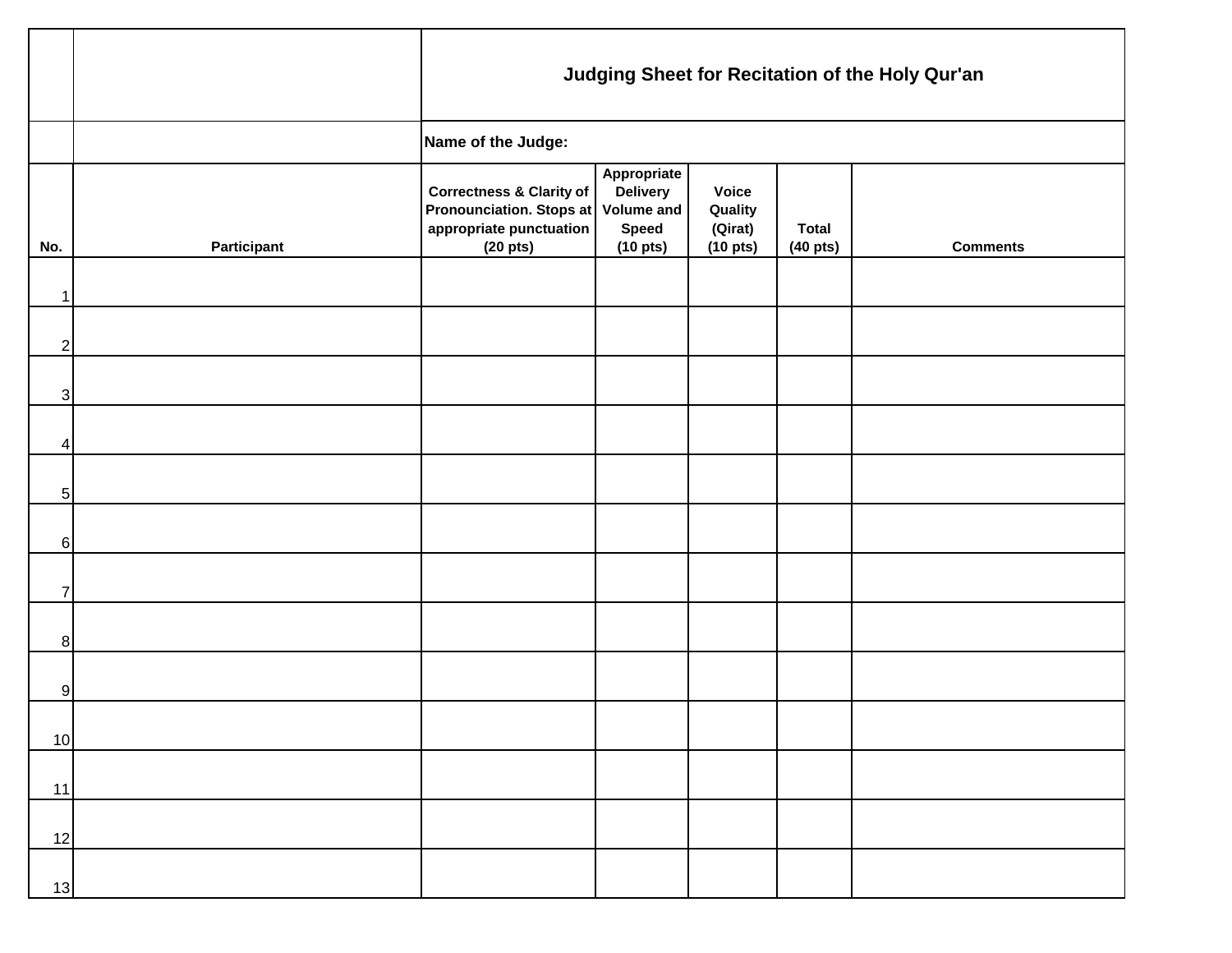|                |             | Judging Sheet for Memorization of the Holy Qur'an               |                                                               |                                    |                 |  |  |  |  |
|----------------|-------------|-----------------------------------------------------------------|---------------------------------------------------------------|------------------------------------|-----------------|--|--|--|--|
|                |             | Name of the Judge:                                              |                                                               |                                    |                 |  |  |  |  |
| No.            | Participant | <b>Extent of</b><br><b>Memorization</b><br>(20 <sub>pts</sub> ) | Correct<br>Pronunciation<br>& Clarity<br>(20 <sub>pts</sub> ) | <b>Total</b><br>$(40 \text{ pts})$ | <b>Comments</b> |  |  |  |  |
| 1              |             |                                                                 |                                                               |                                    |                 |  |  |  |  |
| $\overline{2}$ |             |                                                                 |                                                               |                                    |                 |  |  |  |  |
| $\mathbf{3}$   |             |                                                                 |                                                               |                                    |                 |  |  |  |  |
| 4              |             |                                                                 |                                                               |                                    |                 |  |  |  |  |
| 5 <sub>l</sub> |             |                                                                 |                                                               |                                    |                 |  |  |  |  |
| 6              |             |                                                                 |                                                               |                                    |                 |  |  |  |  |
| $\overline{7}$ |             |                                                                 |                                                               |                                    |                 |  |  |  |  |
| 8 <sup>1</sup> |             |                                                                 |                                                               |                                    |                 |  |  |  |  |
| 9              |             |                                                                 |                                                               |                                    |                 |  |  |  |  |
| 10             |             |                                                                 |                                                               |                                    |                 |  |  |  |  |
| 11             |             |                                                                 |                                                               |                                    |                 |  |  |  |  |
| 12             |             |                                                                 |                                                               |                                    |                 |  |  |  |  |
| 13             |             |                                                                 |                                                               |                                    |                 |  |  |  |  |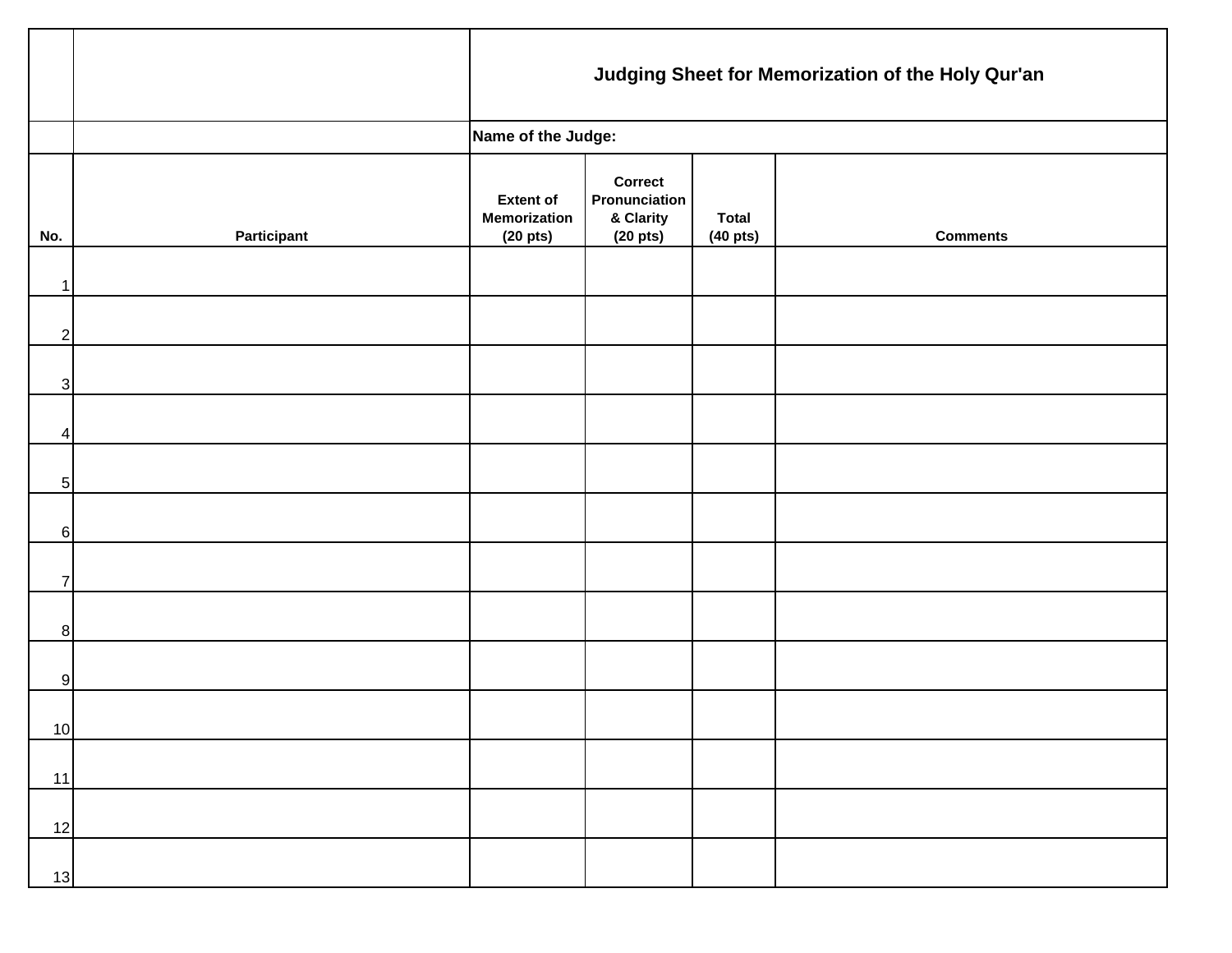|                 |                    | <b>Judging Sheet for Memorization of Prayers</b>                |                                                               |                                    |                 |  |  |  |  |
|-----------------|--------------------|-----------------------------------------------------------------|---------------------------------------------------------------|------------------------------------|-----------------|--|--|--|--|
|                 |                    | Name of the Judge:                                              |                                                               |                                    |                 |  |  |  |  |
| No.             | <b>Participant</b> | <b>Extent of</b><br><b>Memorization</b><br>(20 <sub>pts</sub> ) | Correct<br>Pronunciation<br>& Clarity<br>(20 <sub>pts</sub> ) | <b>Total</b><br>$(40 \text{ pts})$ | <b>Comments</b> |  |  |  |  |
| $\mathbf 1$     |                    |                                                                 |                                                               |                                    |                 |  |  |  |  |
| $\mathbf{2}$    |                    |                                                                 |                                                               |                                    |                 |  |  |  |  |
| $\mathbf{3}$    |                    |                                                                 |                                                               |                                    |                 |  |  |  |  |
| 4               |                    |                                                                 |                                                               |                                    |                 |  |  |  |  |
| $5\overline{)}$ |                    |                                                                 |                                                               |                                    |                 |  |  |  |  |
| $6 \mid$        |                    |                                                                 |                                                               |                                    |                 |  |  |  |  |
| $\overline{7}$  |                    |                                                                 |                                                               |                                    |                 |  |  |  |  |
| 8 <sup>8</sup>  |                    |                                                                 |                                                               |                                    |                 |  |  |  |  |
| 9               |                    |                                                                 |                                                               |                                    |                 |  |  |  |  |
| 10 <sup>1</sup> |                    |                                                                 |                                                               |                                    |                 |  |  |  |  |
| 11              |                    |                                                                 |                                                               |                                    |                 |  |  |  |  |
| 12              |                    |                                                                 |                                                               |                                    |                 |  |  |  |  |
| 13              |                    |                                                                 |                                                               |                                    |                 |  |  |  |  |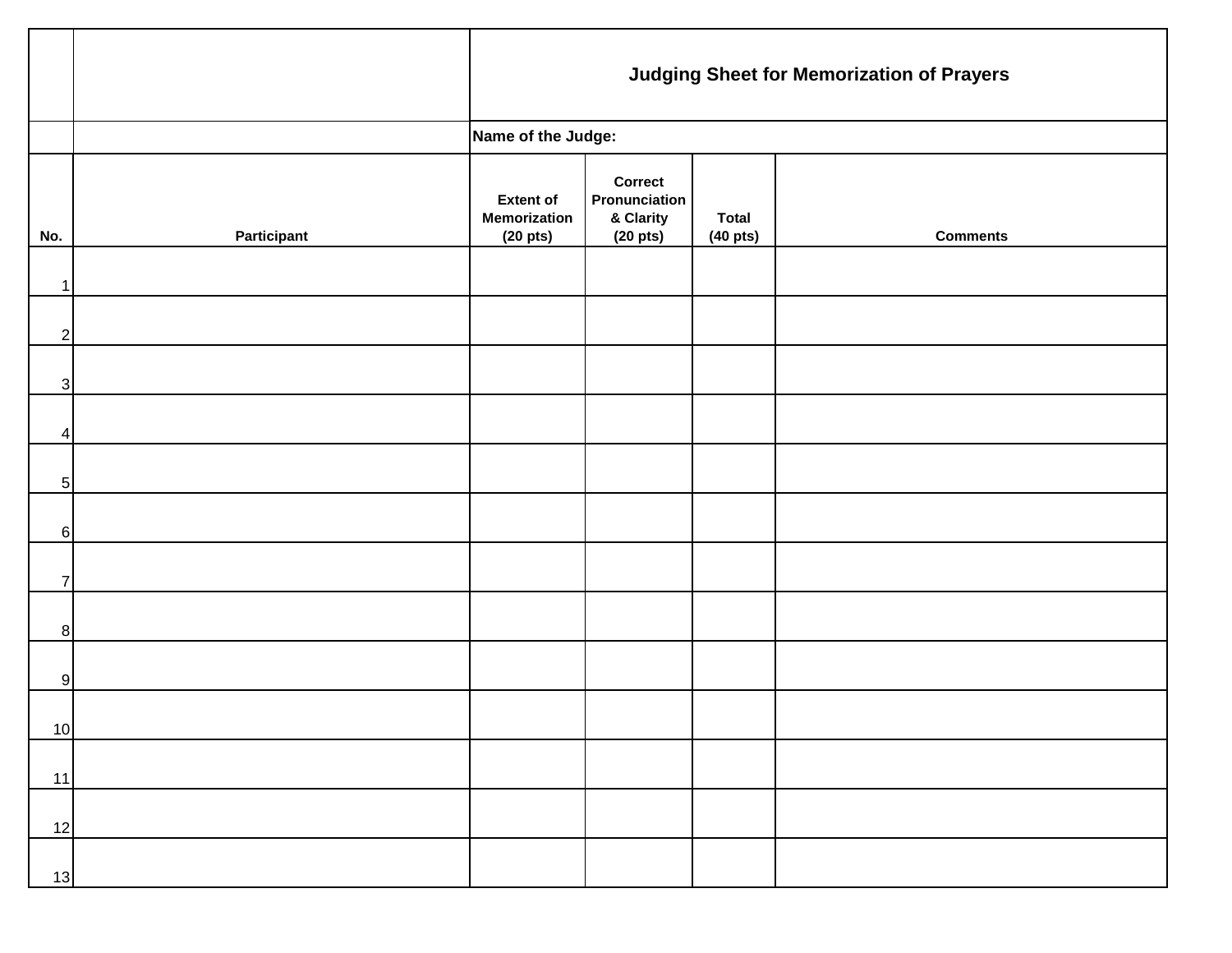|                         |             | <b>Judging Sheet for Nazm</b>                         |                                                                                         |                                              |                                    |                 |  |  |  |
|-------------------------|-------------|-------------------------------------------------------|-----------------------------------------------------------------------------------------|----------------------------------------------|------------------------------------|-----------------|--|--|--|
|                         |             | Name of the Judge:                                    |                                                                                         |                                              |                                    |                 |  |  |  |
| No.                     | Participant | <b>Correct Pronounciation</b><br>(20 <sub>pts</sub> ) | Appropriate<br>Delivery<br>Volume and Sweetness<br><b>Speed</b><br>(10 <sub>pts</sub> ) | Overall<br>of Delivery<br>$(10 \text{ pts})$ | <b>Total</b><br>$(40 \text{ pts})$ | <b>Comments</b> |  |  |  |
| $\mathbf{1}$            |             |                                                       |                                                                                         |                                              |                                    |                 |  |  |  |
| $\mathbf{2}$            |             |                                                       |                                                                                         |                                              |                                    |                 |  |  |  |
| 3                       |             |                                                       |                                                                                         |                                              |                                    |                 |  |  |  |
| $\overline{\mathbf{4}}$ |             |                                                       |                                                                                         |                                              |                                    |                 |  |  |  |
| $5\overline{)}$         |             |                                                       |                                                                                         |                                              |                                    |                 |  |  |  |
| $6 \mid$                |             |                                                       |                                                                                         |                                              |                                    |                 |  |  |  |
| $\overline{7}$          |             |                                                       |                                                                                         |                                              |                                    |                 |  |  |  |
| 8 <sup>1</sup>          |             |                                                       |                                                                                         |                                              |                                    |                 |  |  |  |
| 9                       |             |                                                       |                                                                                         |                                              |                                    |                 |  |  |  |
| 10                      |             |                                                       |                                                                                         |                                              |                                    |                 |  |  |  |
| 11                      |             |                                                       |                                                                                         |                                              |                                    |                 |  |  |  |
| 12                      |             |                                                       |                                                                                         |                                              |                                    |                 |  |  |  |
| 13                      |             |                                                       |                                                                                         |                                              |                                    |                 |  |  |  |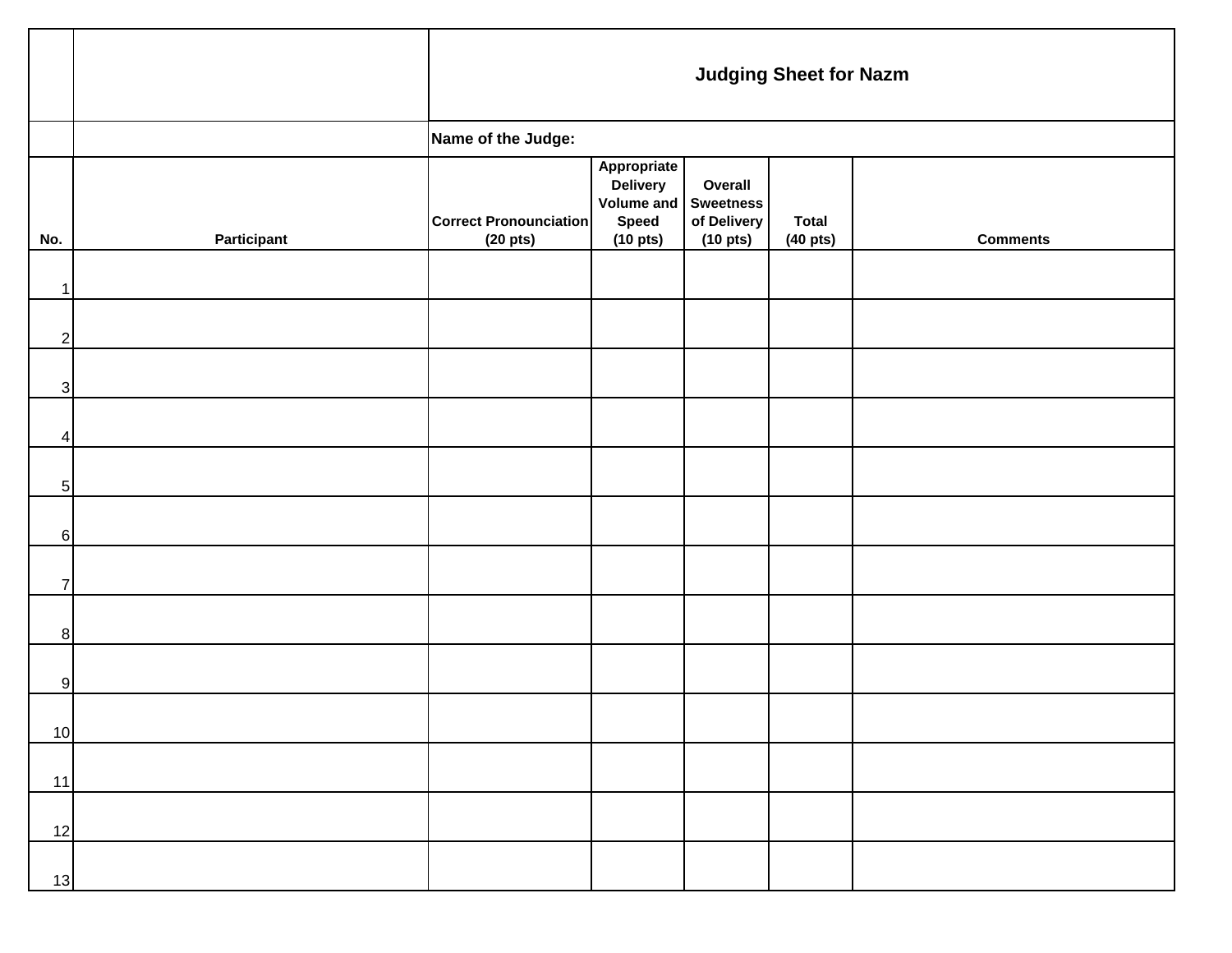|                 |             | <b>Judging Sheet for Speech</b>                                                            |                                                                                                  |                                                                                     |                                                                      |                                    |                 |  |  |  |
|-----------------|-------------|--------------------------------------------------------------------------------------------|--------------------------------------------------------------------------------------------------|-------------------------------------------------------------------------------------|----------------------------------------------------------------------|------------------------------------|-----------------|--|--|--|
|                 |             | Name of the Judge:                                                                         |                                                                                                  |                                                                                     |                                                                      |                                    |                 |  |  |  |
| No.             | Participant | Appropriate<br><b>Delivery Volume</b><br>and Speed.<br>Confifence.<br>(10 <sub>pts</sub> ) | <b>Use of Verses</b><br>of the Holy<br>Qur'an,<br>Ahadith,<br>Quotations<br>(10 <sub>pts</sub> ) | <b>Quality of Speech</b><br><b>Content &amp;</b><br>Knowledge<br>$(10 \text{ pts})$ | Finishes on time,<br>well paced (no<br>rush)<br>(10 <sub>pts</sub> ) | <b>Total</b><br>$(40 \text{ pts})$ | <b>Comments</b> |  |  |  |
| 1               |             |                                                                                            |                                                                                                  |                                                                                     |                                                                      |                                    |                 |  |  |  |
| $2\vert$        |             |                                                                                            |                                                                                                  |                                                                                     |                                                                      |                                    |                 |  |  |  |
| 3               |             |                                                                                            |                                                                                                  |                                                                                     |                                                                      |                                    |                 |  |  |  |
| 4               |             |                                                                                            |                                                                                                  |                                                                                     |                                                                      |                                    |                 |  |  |  |
| $5\vert$        |             |                                                                                            |                                                                                                  |                                                                                     |                                                                      |                                    |                 |  |  |  |
| 6               |             |                                                                                            |                                                                                                  |                                                                                     |                                                                      |                                    |                 |  |  |  |
| $\overline{7}$  |             |                                                                                            |                                                                                                  |                                                                                     |                                                                      |                                    |                 |  |  |  |
| 8               |             |                                                                                            |                                                                                                  |                                                                                     |                                                                      |                                    |                 |  |  |  |
| 9               |             |                                                                                            |                                                                                                  |                                                                                     |                                                                      |                                    |                 |  |  |  |
| 10 <sub>l</sub> |             |                                                                                            |                                                                                                  |                                                                                     |                                                                      |                                    |                 |  |  |  |
| 11              |             |                                                                                            |                                                                                                  |                                                                                     |                                                                      |                                    |                 |  |  |  |
| 12              |             |                                                                                            |                                                                                                  |                                                                                     |                                                                      |                                    |                 |  |  |  |
| 13              |             |                                                                                            |                                                                                                  |                                                                                     |                                                                      |                                    |                 |  |  |  |

 $\overline{\mathbf{r}}$ 

 $\mathsf{r}$